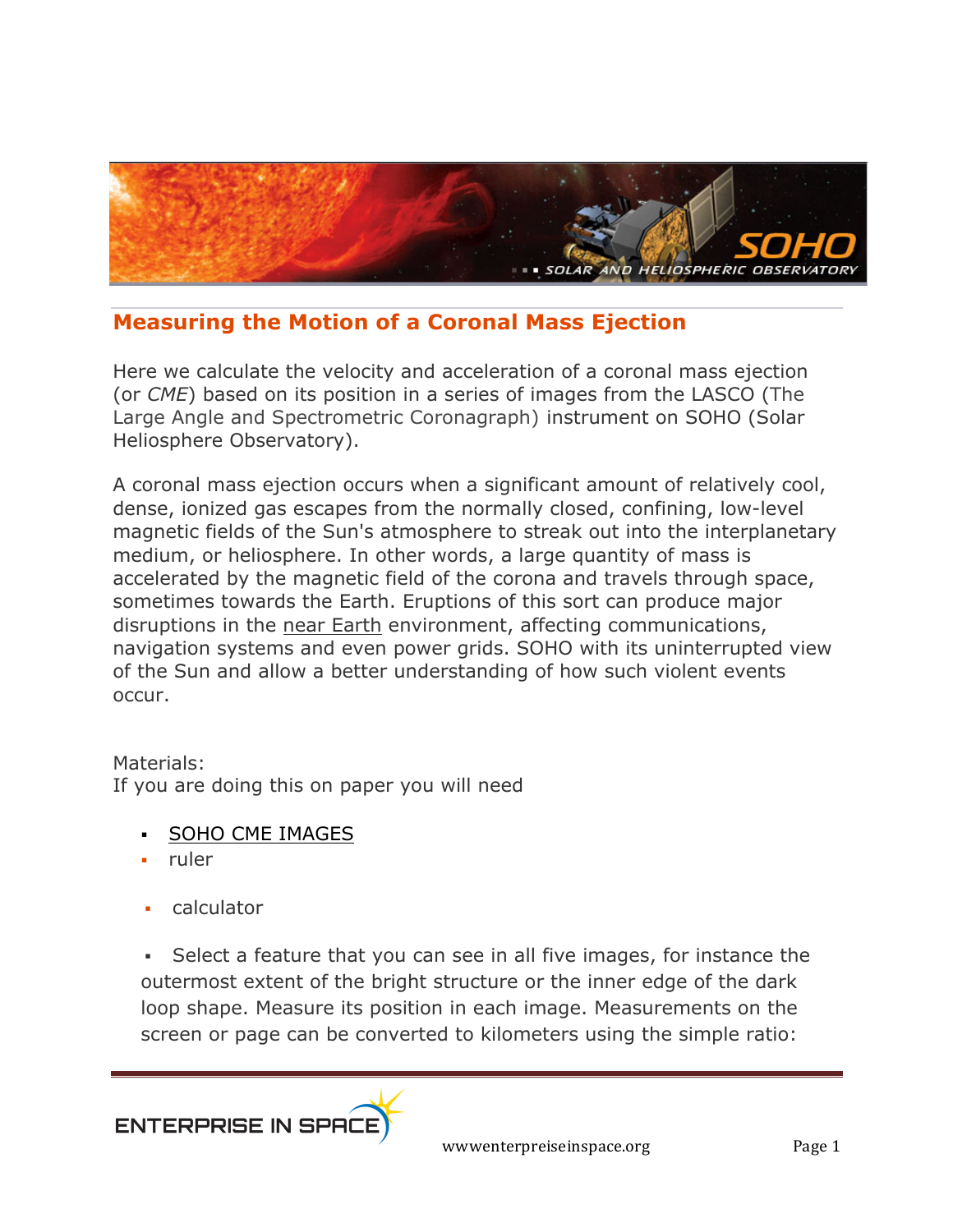$d_{\text{screen}}/d_{\text{actual}}= S_{\text{screen}}/S_{\text{actual}}$ 

where:

d<sub>screen</sub> is the diameter of the Sun measured on the screen. dactual is the actual diameter of the Sun.

s<sub>screen</sub> is the position of the mass as measured on the screen. S<sub>actual</sub> is the actual position of the mass.

*The diameter of the Sun =*  $1.4 \times 10^6$  *(1.4 million) km.* 

§ Using the position and time, you can calculate the average velocity. Velocity is defined as the rate of change of position. Using the change in position and the change in time, the average velocity for the time period can be calculated using the following equation:

$$
v = (s_2 - s_1)/(t_2 - t_1)
$$

where:

 $s_2$  is the position at time,  $t_2$ .  $s_1$  is the position at time,  $t_1$ .

The acceleration is the change in time of the velocity:

$$
a = (v_2 - v_1)/(t_2 - t_1)
$$

where:

 $v_2$  is the velocity at time,  $t_2$ .  $v_1$  is the velocity at time,  $t_1$ .

§ You can record your results in a table:

(This Activity was adapted from ESA and NASA)